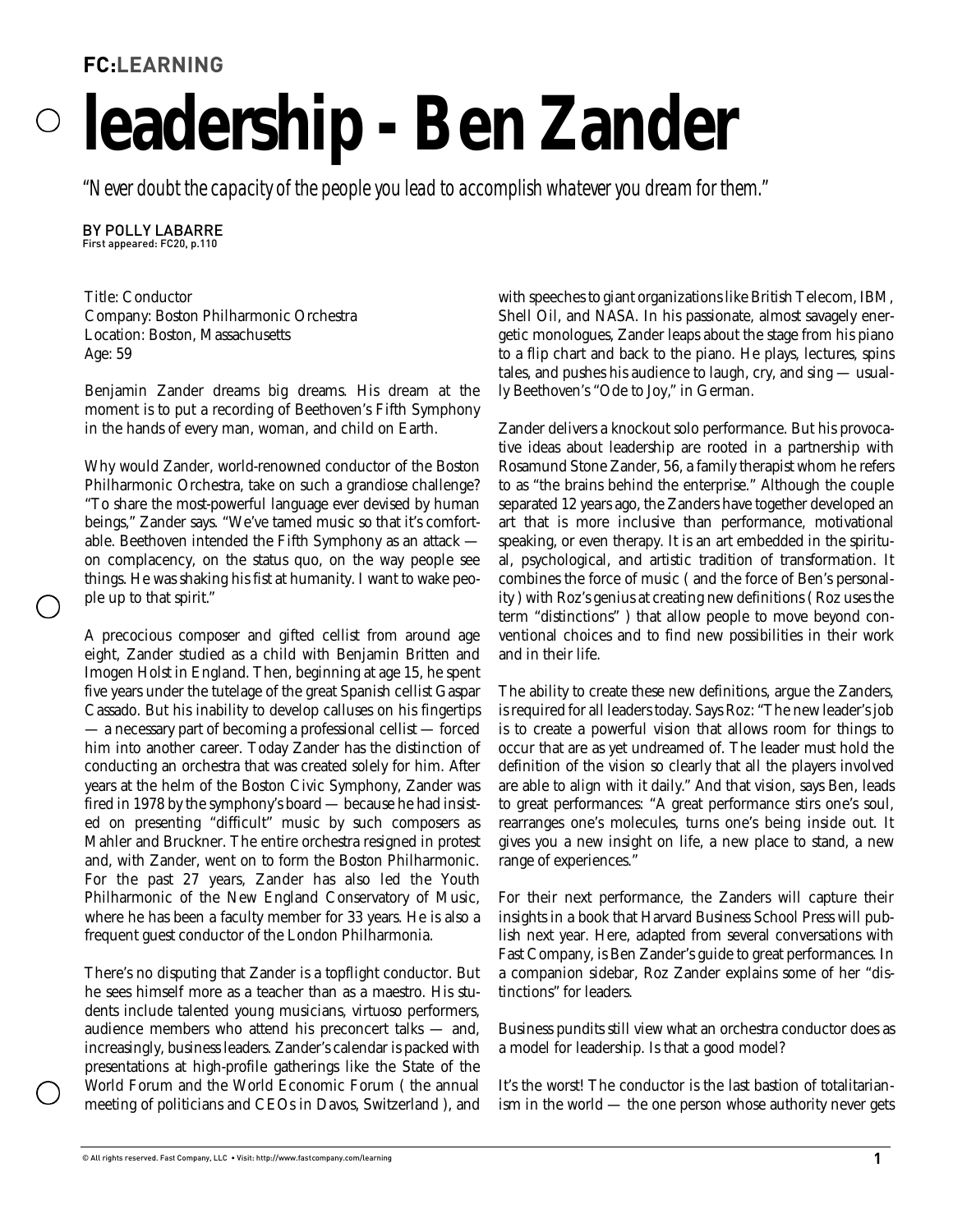#### **FC :L E A R N I N G**

questioned. There's a saying: Every dictator aspires to be a conductor. I practiced that model of conducting for years. It wasn't until I was about 45 that I realized something amazing: The conductor doesn't make a sound. The conductor's power depends on his ability to make other people powerful. That insight changed everything for me. I started paying attention to how I was enabling my musicians to be the best performers they could be. My orchestra noticed the change immediately. They asked, "What happened to you?"

The first rule of leadership is what I call Rule Number Six. There's a story about two prime ministers who are sitting in a room, discussing affairs of state. Suddenly a man bursts through the door, screaming and shouting. The prime minister who's hosting the meeting says to the man, "Peter, please remember Rule Number Six." Peter is immediately restored to calm. He apologizes, bows, and walks out. About 20 minutes later, a woman comes flying in. She's beside herself. The prime minister says, "Maria, please remember Rule Number Six." Maria apologizes and walks out.

The visiting prime minister can't contain his curiosity: "My dear colleague, what is this Rule Number Six?" The other prime minister says, "Very simple: Don't take yourself so goddamn seriously." The visitor replies, "That's a nice rule. What, may I ask, are the other rules?" The prime minister answers, "There aren't any."

I have a technique I use to reinforce Rule Number Six for myself. I put a blank sheet of paper on the stand of every musician at every rehearsal. That paper is an invitation to the players to inform me about how effective I'm being at making them the best that they can be.

How do conductors coax great performances from musicians who don't seem so capable?

Never doubt the capacity of the people you lead to accomplish whatever you dream for them. It's a principle that leaders like Gandhi, Martin Luther King Jr., and Nelson Mandela have all embodied. Imagine if Martin Luther King had said, "I have a dream — I wonder if people will be up to it?"

I'm amazed by the number of people who tell me they're tone deaf. Nobody is tone deaf. But a lot of us had an experience when we were about seven or eight years old, and a teacher said, "Shhhh, don't sing so loud. You're spoiling the sound of the choir."

Those children later grow up to think, "Classical music — I can't do that." Of course, they can! In 11 minutes, I can transform a roomful of business executives, or school kids, into a roomful of people who not only love classical music but also understand it. You see, I have a dream too. In my dream, everybody can sing. I don't mean that they can sing with New York's Metropolitan Opera, or even that they should go around singing "Row, Row, Row Your Boat." I mean that everybody has the capacity to flow with the forces of life, to be fully expressive. Everybody. As a leader, I help people to realize that capacity.

Even talented performers struggle with anxieties about whether they're up to certain challenges. How do leaders move people beyond fear?

My job as a conductor, as a leader, is to teach musicians to be expressive performers of great music. The problem is that often they cannot let that music through to the audience — because of what I call the "conversation in the head." In any performance, there are always two people onstage: the one trying to play, and another one who whispers, "Do you know how many people play this piece better than you do? Here comes that difficult passage that you missed last time — and you're going to miss it again this time!" Sometimes that other voice is so loud that it drowns out the music. As a leader, I'm always looking for ways to silence that voice.

I teach students at the New England Conservatory of Music. I've developed a simple technique to quiet that second voice. Every fall, on the first day of class, I make an announcement: "Everybody gets an A." There's only one condition: Students have to submit a letter — written on that first day but dated the following May — that begins: "Dear Mr. Zander, I got my A because . . ." In other words, they have to tell me, at the beginning of my course, who they will have become by the end of the course that will justify this extraordinary grade.

That simple A changes everything. It transforms my relationship with everybody in the room. As leaders, we're giving out grades in every encounter we have with people. We can choose to give out grades as an expectation to live up to, and then we can reassess them according to performance. Or we can offer grades as a possibility to live into. The second approach is much more powerful.

But doesn't that overlook differences in talent and effort among the people you're leading?

The A is easy to misunderstand. People say, "Oh, you mean it's just pretending that everybody is the same." It's not that at all. Nor is it about pretending that people can do things they can't do. The A helps you get at what is unique in people — and at the unique challenges that they face. Grades tell me only how one person stacks up against other people. The letters that students write to me about what they will do to deserve their A give me much richer information about how the students stack up against their dreams. They write, "Suddenly I'm not shy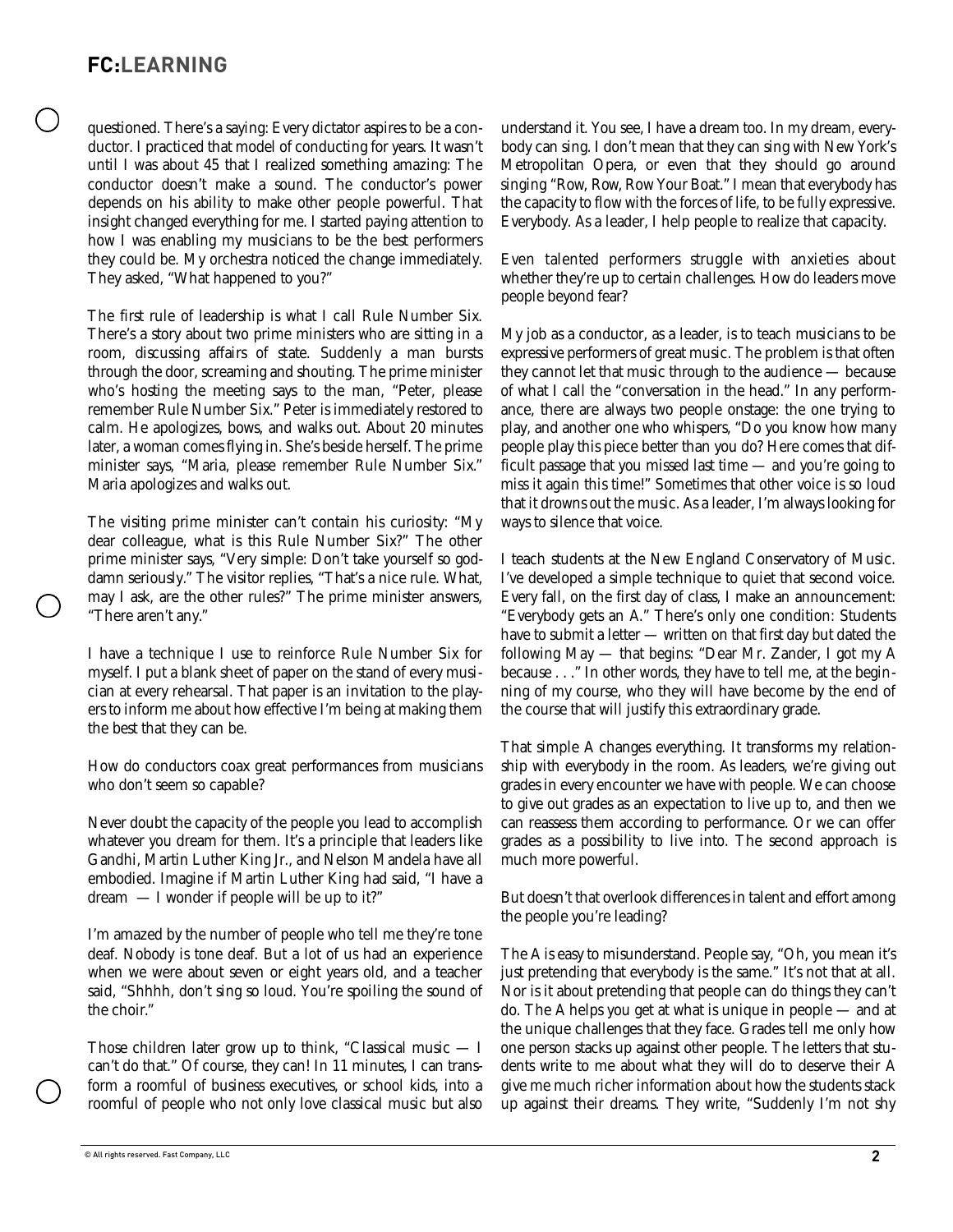### **FC :L E A R N I N G**

anymore, and I enjoy playing," or "I'm no longer depressed by criticism." That's the kind of information that I need to help them perform at their best.

There's lots at stake in art — and in business. Don't people have good reason to put pressure on themselves?

Too much of the business world uses a narrow definition of success. I used it myself for a long time. I could not focus on what I had in front of me. I could think only about what else I ought to be doing, and whether that was enough.

Then, one day, I had an epiphany. I realized that this is all a game we're playing. It's called "the Success Game" — or, I suppose, "the Success-Failure Game," because failure follows success everywhere. The Success Game runs in an endless winlose cycle — which means that the people in it live with a sense of anxiety and fear.

So I invented a new game, called "I Am a Contribution," or "the Contribution Game." It's easy: You wake up in the morning, convince yourself for a few minutes that you are a contribution, and you go out and contribute. Then you go to bed and do it again the next day. What I've discovered since I started the Contribution Game is that people have an endless amount of energy for it. Sure, goals can be energizing — when you win. But a vision is more powerful than a goal. A vision is enlivening, it's spirit-giving, it's the guiding force behind all great human endeavors. Vision is about shared energy, a sense of awe, a sense of possibility. That's what fuels the Contribution Game — and that's what's behind all great performances.

How do you know when you've performed well as a leader?

One way to check whether I'm doing an adequate job is to look in my musicians' eyes. The eyes never lie. If the eyes are shining, then I know that my leadership is working. Human beings in the presence of possibility react physically as well as emotionally. If the eyes aren't shining, I ask myself, "What am I doing that's keeping my musicians' eyes from shining?" That question also works for the transformation of the dominating father — "What kind of a parent am I being that my children's eyes aren't shining?" — or the dominating teacher, or the dominating manager.

Orchestras play Beethoven's Fifth quite a lot. I know it, you know it, everyone knows it — and the result is all the bored faces you see on both sides of the footlights in a concert hall. When I did that piece for the first time, I looked at the score and said, "Oh my God, this is not what Beethoven wrote at all." He wrote those notes, but he wrote allegro con brio, which means "very fast." The general attitude among conductors is that Beethoven couldn't possibly have meant that; it's much too fast. But Beethoven meant what he wrote. Beethoven intended the Fifth Symphony as an attack — on complacency, on the status quo, on the way people see things. He was shaking his fist at humanity. I want to wake people up to that spirit. My job as a conductor is to remind people what the music was originally about. That doesn't mean a couple of times a year at a retreat. It means at every rehearsal, at every meeting.

Once, after a rehearsal at Carnegie Hall, a musician came up to me looking very angry. I thought I'd done something terrible. Before I could get too alarmed, she said, "Thank you for reminding me why I went into music. I'd forgotten for the last 25 years." Her anger was not against me. It was against the lost decades of her life. As leaders, we must never forget that one of our main jobs is to remind people why they went into music, or into art, or into business.

#### What's Fast

According to Rosamund Stone Zander, who works as a family therapist and who is Ben Zander's long-time intellectual partner, the job of a leader isn't to make decisions. It's to make "distinctions." "The discipline of making distinctions," she says, "is based on two questions: What assumptions am I making that I don't know I'm making, and what can I create that will give me something new? Making distinctions is about performing small, inventive acts — acts that are totally different from normal strategizing or scheming. Leaders of the future will create categories that give people information on how to do their jobs and on how to live their lives." In an interview with Fast Company, Roz Zander explained some of the distinctions behind Ben Zander's statements about leadership.

The conductor doesn't make a sound. The conductor who recognizes that he does not make a sound can focus on making other people more powerful. Unless he constantly connects his effectiveness as a leader to how others are playing, he's likely to blame his players when things go badly. This goes for business leaders as well: If the people you're managing feel lively, energetic, and connected, they'll be able to feed you information that's valuable to you as a leader. The information that Ben receives on those blank sheets of paper is the kind of critical data that most leaders never receive.

Everybody gets an A. What that A recognizes is that people operate from a number of different selves. There's the "A" self — the part of the person that's all possibility — and there's the self of Rule Number Six, which takes itself too seriously and is in a combative relationship with the world. The A creates a level playing field, which allows people to communicate freely and easily — uninterrupted by the "conversation in the head" about approval or grades.